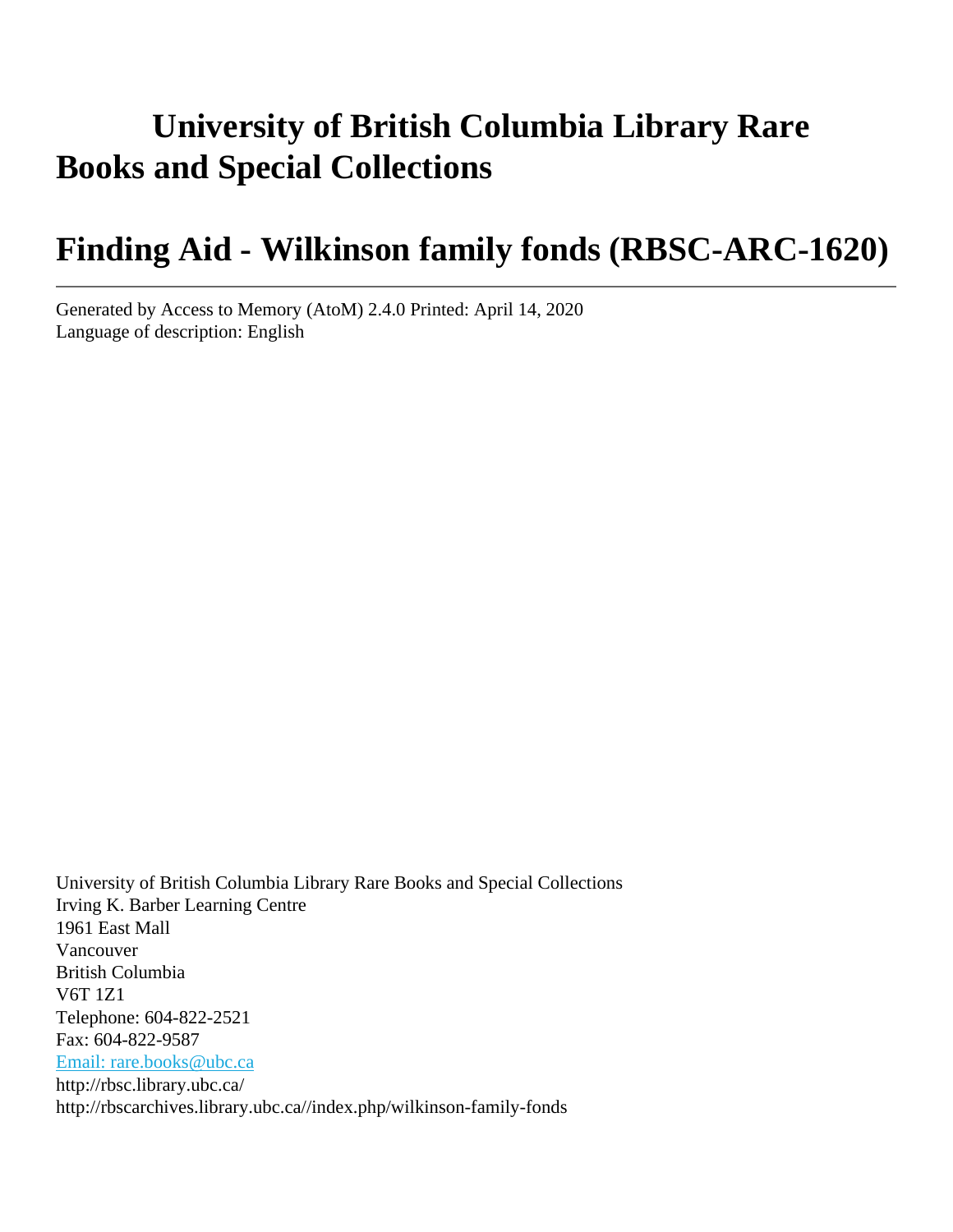## **Table of contents**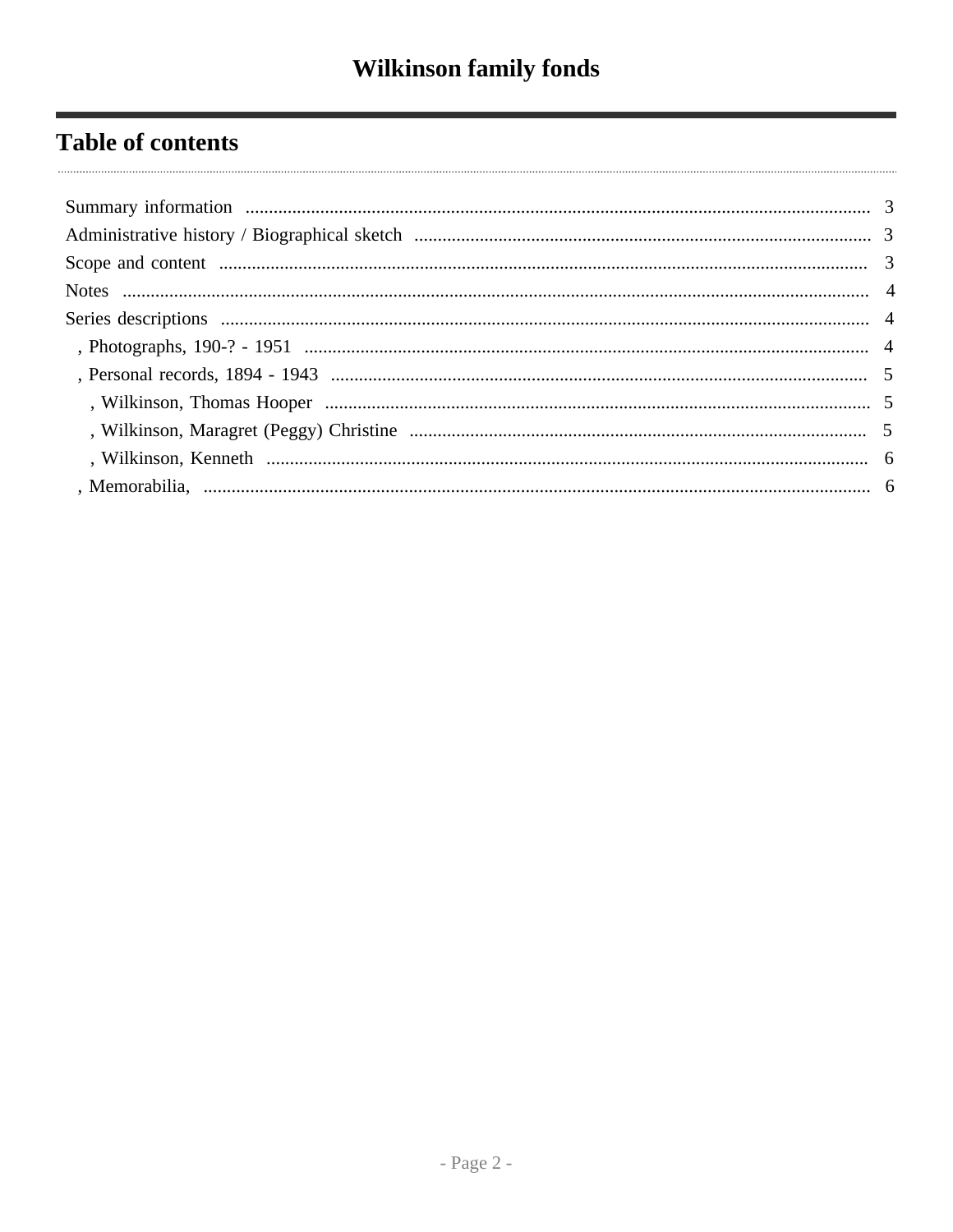| <b>Repository:</b>                           | University of British Columbia Library Rare Books and Special<br>Collections |
|----------------------------------------------|------------------------------------------------------------------------------|
| <b>Title:</b>                                | Wilkinson family fonds                                                       |
| ID:                                          | RBSC-ARC-1620                                                                |
| Date:                                        | 1835 - 1951 (date of creation)                                               |
| <b>Physical description:</b>                 | 13cm of textual records;<br>147 photographs                                  |
| Dates of creation,<br>revision and deletion: |                                                                              |

### <span id="page-2-0"></span>**Summary information**

## <span id="page-2-1"></span>**Administrative history / Biographical sketch**

### **Note**

 $\ddotsc$ 

Thomas Edward Wilkinson (d . 1914) was a Bishop of the Church of England who served in Northern and Central Europe and in West Africa . The Wilkinson family (Thomas H., Margaret (Peggy) and Kenneth) were pioneers in British Columbia and had ties to schools in the lower mainland, York House School and St. George's School, as well as the Canadian Forestry Association's British Columbian branch.

### **Custodial history**

Records were kept by the Wilkinson family and descendants until January 1974 when they were donated to the University of British Columbia Library with a collection of books. They were assessed as having archival value and removed from the book collection under the direction of George Brandak, Manuscripts Curator. The records were then moved to the care of the Special Collections Division at UBC. After consultation and approval from E.D.H Wilkinson, a descendant of Rev. Thomas Wilkinson, through a series of correspondence in early 1974, the records were kept at UBC Special Collections.

### <span id="page-2-2"></span>**Scope and content**

The fonds consists of textual and photographic records relating to personal, business and financial matters of the Wilkinson family and their lives in British Columbia in the twentieth century. The fonds includes individual photographs and a photograph album depicting locations of the lower mainland and Vancouver Island, student group photographs and images of family members and individuals. The textual records pertain to the personal correspondence of the members of the Wilkinson family, school records, an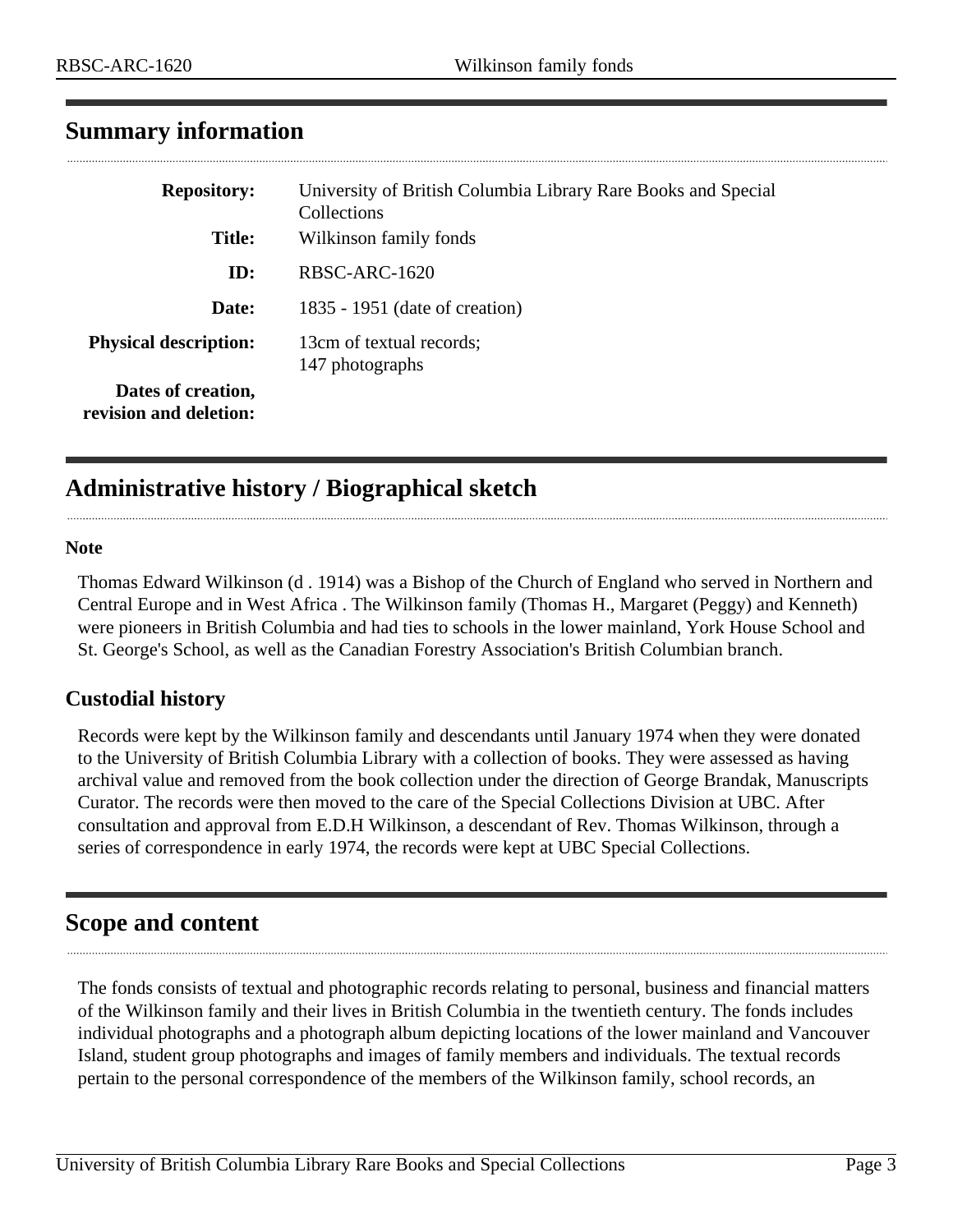appointment book, a diary, sketchbooks of international travel, personal financial records and statistical records relating to British Columbia logging practices.

### <span id="page-3-0"></span>**Notes** . . . . . . . . . . . . . . . . . .

### **Title notes**

### **Accruals**

No further accruals are expected.

### **Other notes**

- **Publication status**: published
- **Conservation**: In 2011 the collection was revisited, removing photographs from frames and rehousing some of the material.

### <span id="page-3-1"></span>**Series descriptions**

### <span id="page-3-2"></span>**Photographs**

Date: 190-? - 1951 (date of creation)

Scope and content:

Photographs BC-2144-1 to BC-2144-147 depict locations and individuals in the early 20th century in the Vancouver lower mainland area and areas on Vancouver Island. Photographs depict members of the Wilkinson family and others.

Physical description: 147 photographs

Publication status:

published

| File / item list  |                          |                 |               |           |  |
|-------------------|--------------------------|-----------------|---------------|-----------|--|
| Ref code          | Title                    | Dates           | Access status | Container |  |
| RBSC-ARC-1620-1-1 | File - Album             | $190-?$         |               |           |  |
| RBSC-ARC-1620-2-1 | File - Family portraits  |                 |               |           |  |
| RBSC-ARC-1620-2-2 | File - Family portraits  |                 |               |           |  |
| RBSC-ARC-1620-2-3 | File - Family portraits  | $189-? - 192-?$ |               |           |  |
| RBSC-ARC-1620-2-4 | File - Vancouver harbour | 1938            |               |           |  |
| RBSC-ARC-1620-2-5 | File - Student groups    | 1935 - 1951     |               |           |  |
| RBSC-ARC-1620-    | File - Student groups    | 1943 - 1947     |               |           |  |
| oversize-1        |                          |                 |               |           |  |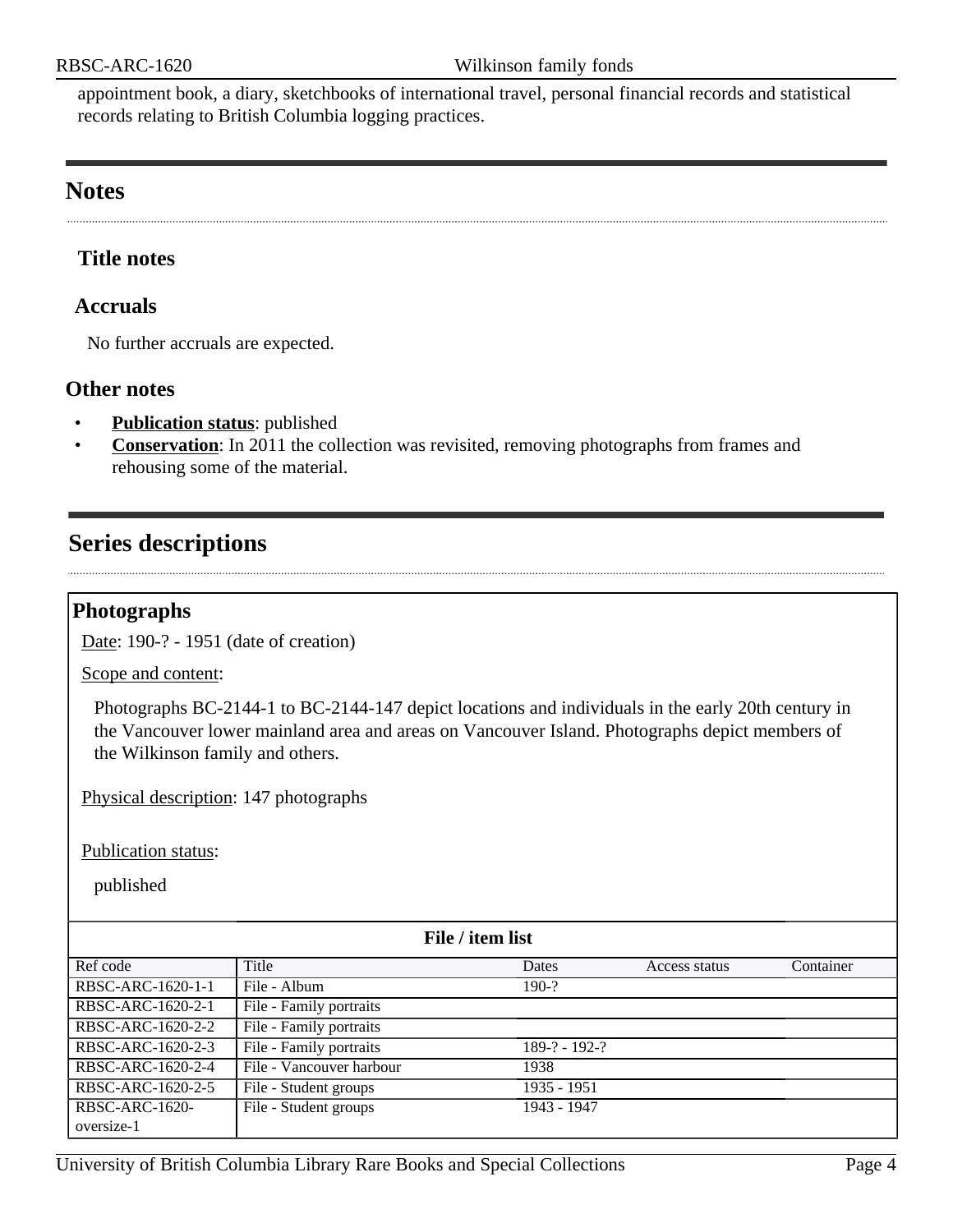### <span id="page-4-0"></span>**Personal records**

Date: 1894 - 1943 (date of creation)

Scope and content:

Textual records regarding the Wilkinson family members Thomas Hooper, Margaret Christine and Kenneth. Records pertain to the lives and activities of these individuals in the lower mainland during the early 20th century.

Physical description: 13cm textual records

Publication status:

published

**File / item list**

### <span id="page-4-1"></span>**Wilkinson, Thomas Hooper**

Date: 1907 - 1930 (date of creation)

Scope and content:

Papers of Thomas Hooper Wilkinson including a diary, business and financial correspondence and records, personal correspondence and statistical records recording logging in British Columbia.

Physical description: textual records

Publication status:

published

| File / item list  |                             |             |               |           |  |  |
|-------------------|-----------------------------|-------------|---------------|-----------|--|--|
| Ref code          | Title                       | Dates       | Access status | Container |  |  |
| RBSC-ARC-1620-3-1 | File - Diary                | 1907 - 1908 |               |           |  |  |
| RBSC-ARC-1620-3-2 | File - Legal correspondence | 1923 - 1926 |               |           |  |  |
| RBSC-ARC-1620-3-3 | File - Dominion tax returns | 1923 - 1930 |               |           |  |  |
| RBSC-ARC-1620-3-4 | File - Correspondence       | 1928        |               |           |  |  |
| RBSC-ARC-1620-3-5 | File - Logging statistics   | 1922 - 1926 |               |           |  |  |

### <span id="page-4-2"></span>**Wilkinson, Maragret (Peggy) Christine**

Date: 1935 - 1943 (date of creation)

Scope and content:

Papers of Margaret (Peggy) Christine Wilkinson pertaining primarily to her time at York House School in Vancouver, BC.

Physical description: textual records